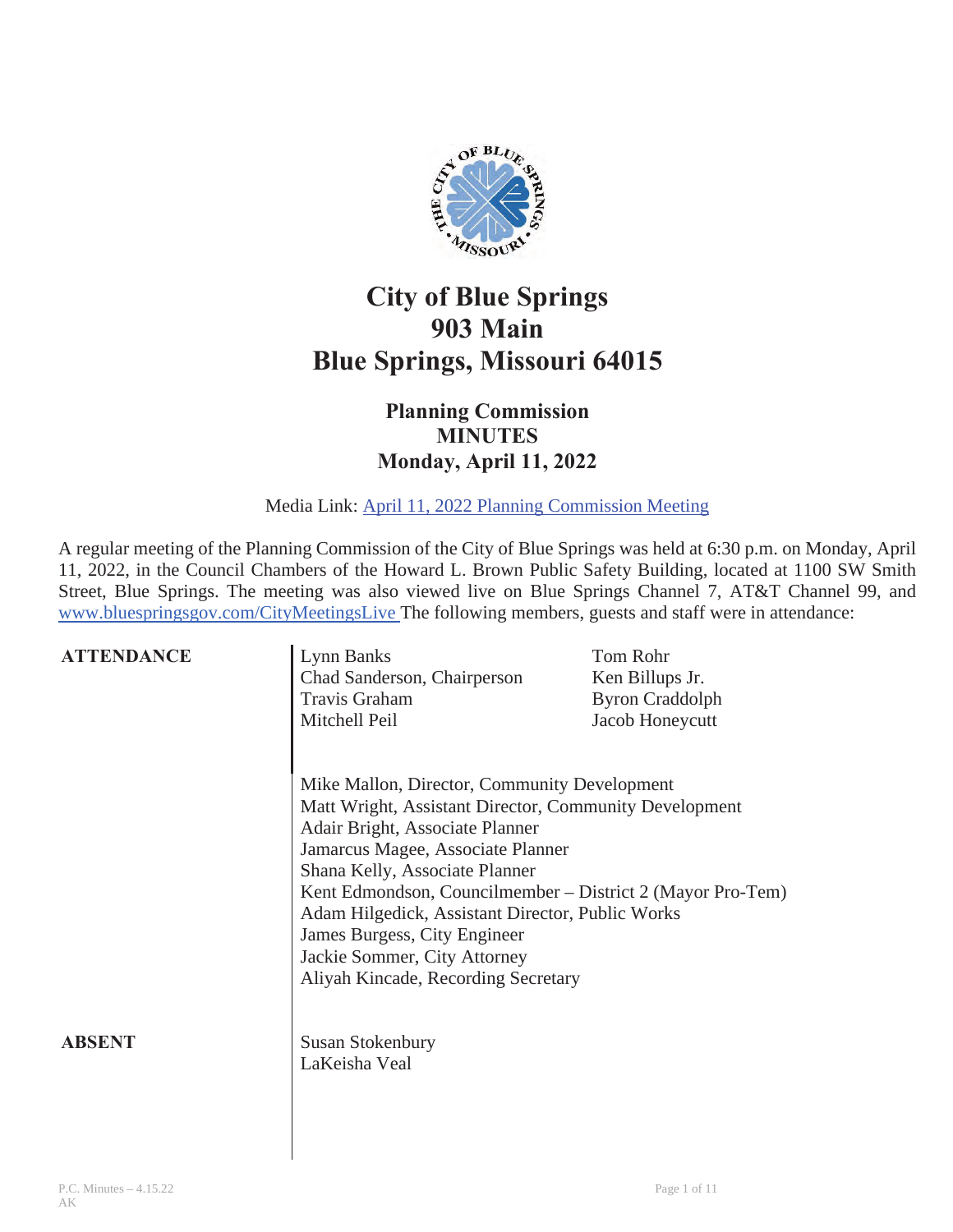| <b>CALL TO ORDER</b>                                                                                                                                                                                                                                                                                    | Chairperson Chad Sanderson called the meeting to order at 6:30 p.m. with a<br>request that everyone stand for the Pledge of Allegiance.                                                                                                                                                                                                                                                                                                                                                                                                                                                                                                                                                                                                                                                                                                                |
|---------------------------------------------------------------------------------------------------------------------------------------------------------------------------------------------------------------------------------------------------------------------------------------------------------|--------------------------------------------------------------------------------------------------------------------------------------------------------------------------------------------------------------------------------------------------------------------------------------------------------------------------------------------------------------------------------------------------------------------------------------------------------------------------------------------------------------------------------------------------------------------------------------------------------------------------------------------------------------------------------------------------------------------------------------------------------------------------------------------------------------------------------------------------------|
| <b>CONSENT AGENDA</b><br><b>APPROVAL</b>                                                                                                                                                                                                                                                                | Chairperson Sanderson requested action on the Consent Agenda.<br>Chairperson Sanderson requested action on the Consent Agenda with a motion<br>by Commissioner Jacob Honeycutt, a second from Commissioner Byron<br>Craddolph, and a unanimous vote, the minutes of March 28, 2022.                                                                                                                                                                                                                                                                                                                                                                                                                                                                                                                                                                    |
| <b>AGENDA ITEM 2</b><br><b>PUBLIC HEARING /</b><br><b>GENERAL</b><br><b>DEVELOPMENT PLAN/</b><br>GDP-03-22-8191 / "All<br>About the Outdoors" / 2901<br>NW 7 Highway<br>$\&$<br><b>AGENDA ITEM 3</b><br><b>PRELIMINARY PLAT /</b><br>PP-03-22-8192 / "All About<br>the Outdoors" / 2901 NW 7<br>Highway | The public hearing for Agenda Item 2 was opened at 6:32 p.m. with a request<br>for exhibits from the City Attorney. Ms. Jackie Sommer introduced Exhibits 1<br>through 8 for Agenda Item 2 into the public record on behalf of the applicant.<br>Exhibits: Agenda Item 2<br><b>Staff Report with attachments</b><br>1.<br>2. Applicant Plans with attachments<br>3. Affidavit of Publication in The Examiner on March 26, 2022<br>4. 185 ft. Notification Map<br>5. Names/addresses of property owners within 185 ft. of site<br>6. Copy of letter sent to said property owners<br>7. Title IV, Land Use Section - Blue Springs Code of Ordinances (by<br>reference)<br>8. 2014 Comprehensive Plan (by reference)<br>Agenda Item 3 was presented concurrently.<br>Shana Kelly, Associate Planner, presented the request to the Planning<br>Commission. |
| <b>QUESTIONS</b>                                                                                                                                                                                                                                                                                        | None.                                                                                                                                                                                                                                                                                                                                                                                                                                                                                                                                                                                                                                                                                                                                                                                                                                                  |
| <b>APPLICANT</b>                                                                                                                                                                                                                                                                                        | No comment.                                                                                                                                                                                                                                                                                                                                                                                                                                                                                                                                                                                                                                                                                                                                                                                                                                            |
| <b>WITNESSES</b><br><b>IN FAVOR</b>                                                                                                                                                                                                                                                                     | None.                                                                                                                                                                                                                                                                                                                                                                                                                                                                                                                                                                                                                                                                                                                                                                                                                                                  |
| <b>WITNESSES</b><br><b>OPPOSED</b>                                                                                                                                                                                                                                                                      | John Sheehy, 25101 E Strode Road, Blue Springs, MO                                                                                                                                                                                                                                                                                                                                                                                                                                                                                                                                                                                                                                                                                                                                                                                                     |
| <b>DISCUSSION</b>                                                                                                                                                                                                                                                                                       | Mr. Sheehy can accept the project but has two major concerns. First, Mr. Sheehy<br>expresses his concerns with the traffic turning off 7 Highway and Strode Road,<br>as there have been many traffic issues. In the past Mr. Sheehy owned both<br>residences at the corner of 7 Highway and Strode Road and encountered many<br>accidents where people would walk to the residents for help. Mr. Sheehy thinks                                                                                                                                                                                                                                                                                                                                                                                                                                         |
| P.C. Minutes $-4.15.22$                                                                                                                                                                                                                                                                                 | Page 2 of 11                                                                                                                                                                                                                                                                                                                                                                                                                                                                                                                                                                                                                                                                                                                                                                                                                                           |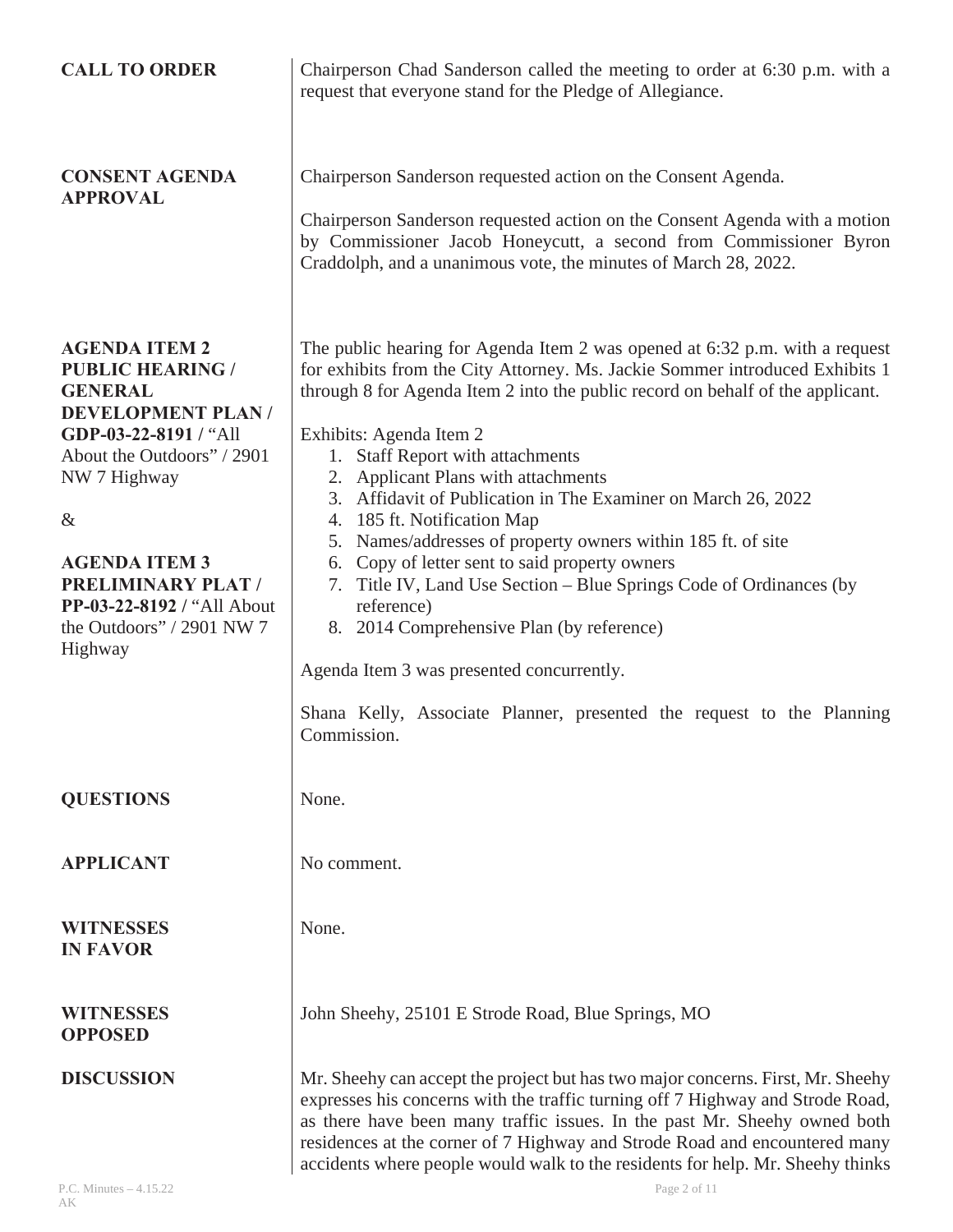|                                                                                                                                    | an access point off Argo Road instead of 7 Highway would decrease the<br>confusion and traffic issues he has witnessed. Secondly, Mr. Sheehy is<br>concerned with the landscaping at the site, but that concern is minimal as the<br>presentation addressed those concerns. In conclusion, Mr. Sheehy states this<br>area is the northern gateway into Blue Springs and just wants to represent the<br>community as aesthetically pleasing. |
|------------------------------------------------------------------------------------------------------------------------------------|---------------------------------------------------------------------------------------------------------------------------------------------------------------------------------------------------------------------------------------------------------------------------------------------------------------------------------------------------------------------------------------------------------------------------------------------|
| <b>QUESTIONS</b>                                                                                                                   | None.                                                                                                                                                                                                                                                                                                                                                                                                                                       |
| <b>DISCUSSION</b>                                                                                                                  | Commissioner Craddolph questions staff about a traffic study being done.                                                                                                                                                                                                                                                                                                                                                                    |
|                                                                                                                                    | Mrs. Kelly defers the questions to Public Works.                                                                                                                                                                                                                                                                                                                                                                                            |
|                                                                                                                                    | Adam Hilgedick, Assistant Director, Public Works states due to the projected<br>vehicle and trip generation a traffic study was not warranted. Public Works and<br>MoDOT did not see any need for intersection improvements.                                                                                                                                                                                                                |
| <b>APPLICANT</b>                                                                                                                   | Donnie Soard, 16114 West 165 <sup>th</sup> Street, Olathe, KS.                                                                                                                                                                                                                                                                                                                                                                              |
| <b>DISCUSSION</b>                                                                                                                  | Mr. Soard states he did speak with MoDOT and no traffic study nor additional<br>turn lane will be needed due to site development. Mr. Soard states once the site<br>is fully developed the trees will be set forty feet back to allow better visibility.<br>Also, the Argo Road entrance does not seem feasible due to the hilly nature of<br>the land.                                                                                     |
|                                                                                                                                    | Commissioner Mitchell Peil questions what the turn arc is to get a vehicle to the<br>storage buildings.                                                                                                                                                                                                                                                                                                                                     |
| <b>PUBLIC HEARING</b>                                                                                                              | Mr. Soard asks for clarification about the entrance to the site or between the<br>buildings. He then states the space between the buildings will be 50 feet.                                                                                                                                                                                                                                                                                |
| <b>CLOSED</b>                                                                                                                      | The public hearing closed at 6:43 p.m.                                                                                                                                                                                                                                                                                                                                                                                                      |
| <b>MOTION</b><br><b>GENERAL</b><br><b>DEVELOPMENT PLAN/</b><br>GDP-03-22-8191 / "All<br>About the Outdoors" / 2901<br>NW 7 Highway | Commissioner Lynn Banks moved to approve the General Development Plan /<br>GDP-03-22-8191/ "All About the Outdoors" / 2901 NW 7 Highway with four<br>staff conditions.                                                                                                                                                                                                                                                                      |
| <b>SECOND</b>                                                                                                                      | Seconded by Commissioner Byron Craddolph.                                                                                                                                                                                                                                                                                                                                                                                                   |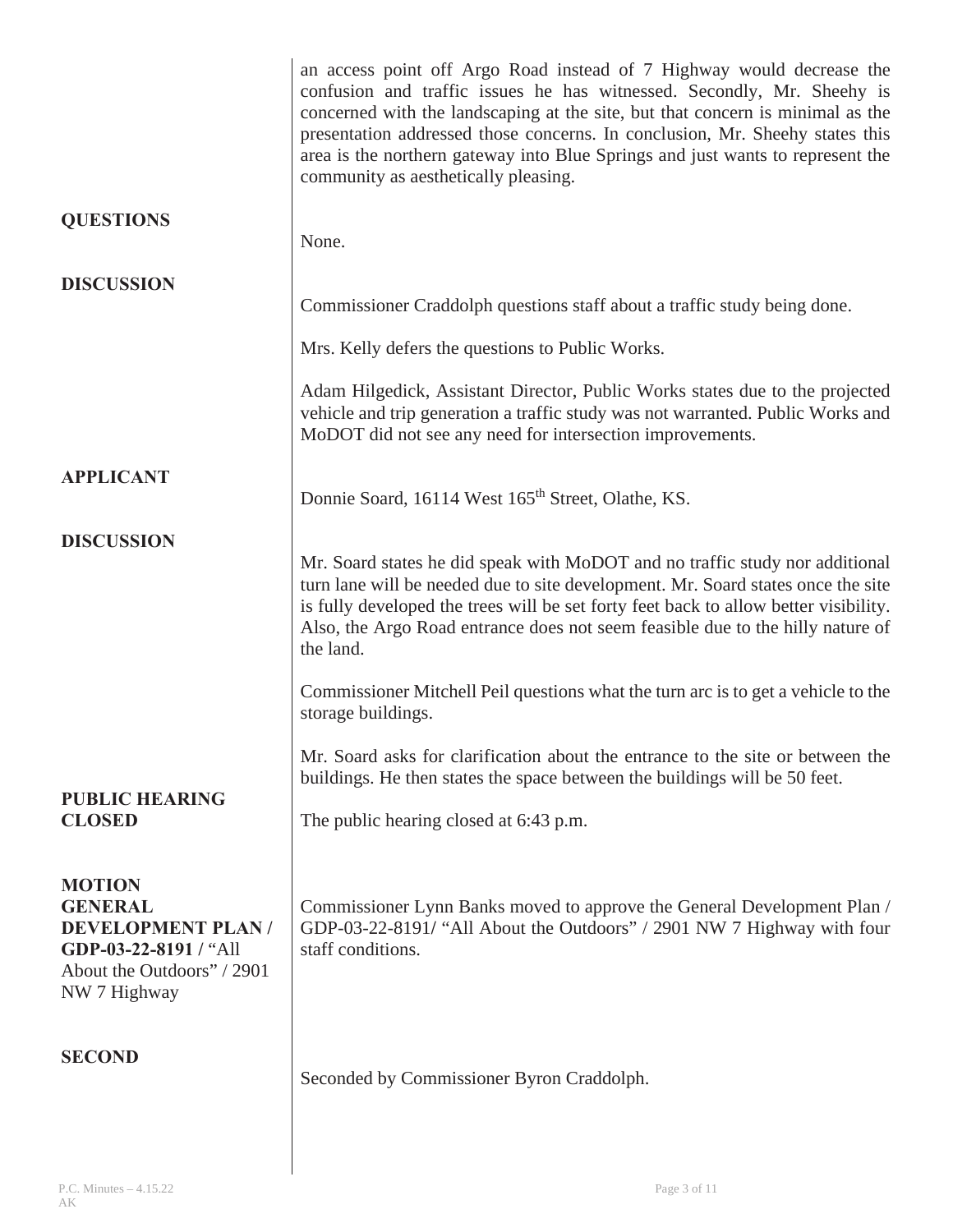| <b>VOTE</b>                                                                                                      |                                                                                                                                                                                                                                                                                                                                                                                                                                                                                                                                                                                                                                                                                                                                                                                                                                                                                                                                                                                                                                                                                                                                                                                                                                        |                                                                                                    |
|------------------------------------------------------------------------------------------------------------------|----------------------------------------------------------------------------------------------------------------------------------------------------------------------------------------------------------------------------------------------------------------------------------------------------------------------------------------------------------------------------------------------------------------------------------------------------------------------------------------------------------------------------------------------------------------------------------------------------------------------------------------------------------------------------------------------------------------------------------------------------------------------------------------------------------------------------------------------------------------------------------------------------------------------------------------------------------------------------------------------------------------------------------------------------------------------------------------------------------------------------------------------------------------------------------------------------------------------------------------|----------------------------------------------------------------------------------------------------|
|                                                                                                                  | Byron Craddolph – Aye<br>Lynn Banks - Aye<br>Mitchell Peil - Aye<br>Jacob Honeycutt – Aye<br><b>RECOMMEND APPROVAL</b><br>$(8-Aye, 0-No)$<br>To be heard by City Council, Monday, April 18, 2022.                                                                                                                                                                                                                                                                                                                                                                                                                                                                                                                                                                                                                                                                                                                                                                                                                                                                                                                                                                                                                                      | Tom Rohr $-$ Aye<br>Ken Billups Jr. $-$ Aye<br>Travis Graham - Aye<br>Chad Sanderson, Chair - Aye  |
|                                                                                                                  |                                                                                                                                                                                                                                                                                                                                                                                                                                                                                                                                                                                                                                                                                                                                                                                                                                                                                                                                                                                                                                                                                                                                                                                                                                        |                                                                                                    |
| <b>STAFF CONDITIONS</b>                                                                                          | 1. Approval by the City Council based on the representations of any<br>drawings presented as part of this application does not waive any<br>requirement or development standard contained in the UDC.<br>2. A Site Plan Design Review is required to review final building and site<br>design and landscaping.<br>3. All Vehicle and equipment storage areas and parking areas shall be<br>surfaced with:<br>a. Five $(5)$ inches of concrete;<br>b. Six $(6)$ inches of asphalt; or,<br>c. Three $(3)$ inches of asphalt combined with eight $(8)$ inches<br>of aggregate base and subgrade base.<br>d. Any other pavement or surface material must be structurally<br>equivalent to the above as determined by a licensed engineer<br>in the State of Missouri to the satisfaction of the Director of<br>Public Works, but all such areas shall be dust free.<br>4. The exterior facades of all buildings facing NW 7 Hwy must be wrapped<br>in wainscoting or other architectural enhancement material made of, or<br>having the appearance of, stone or masonry.<br>Commissioner Lynn Banks moved to approve the Preliminary Plat / PP-03-22-<br>8192 / "All About the Outdoors" / 2901 NW 7 Highway with six staff<br>conditions. |                                                                                                    |
| <b>MOTION</b><br><b>PRELIMINARY PLAT /</b><br>PP-03-22-8192 / "All About<br>the Outdoors" / 2901 NW 7<br>Highway |                                                                                                                                                                                                                                                                                                                                                                                                                                                                                                                                                                                                                                                                                                                                                                                                                                                                                                                                                                                                                                                                                                                                                                                                                                        |                                                                                                    |
| <b>SECOND</b>                                                                                                    | Seconded by Commissioner Jacob Honeycutt.                                                                                                                                                                                                                                                                                                                                                                                                                                                                                                                                                                                                                                                                                                                                                                                                                                                                                                                                                                                                                                                                                                                                                                                              |                                                                                                    |
| <b>VOTE</b>                                                                                                      | Byron Craddolph – Aye<br>Lynn Banks - Aye<br>Mitchell Peil - Aye<br>Jacob Honeycutt - Aye<br><b>RECOMMEND APPROVAL</b><br>$(8-Aye, 0-No)$                                                                                                                                                                                                                                                                                                                                                                                                                                                                                                                                                                                                                                                                                                                                                                                                                                                                                                                                                                                                                                                                                              | $Tom$ Rohr $-Aye$<br>Ken Billups Jr. $-$ Aye<br>Travis Graham - Aye<br>Chad Sanderson, Chair - Aye |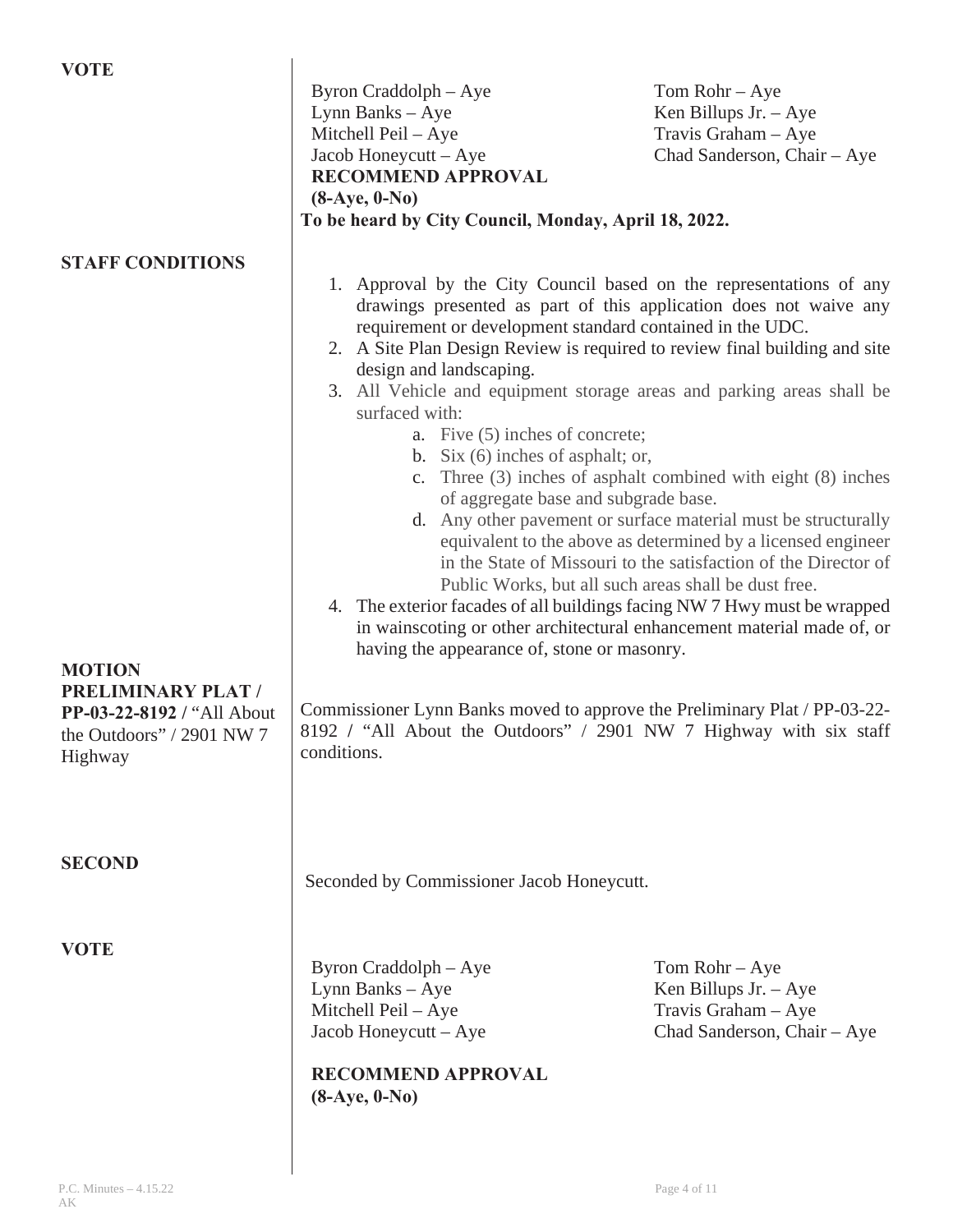### **STAFF CONDITIONS**

**AGENDA ITEM 4 PUBLIC HEARING / SITE PLAN DESIGN REVIEW WITH ALTERNATIVE DEVELOPMENT STANDARDS / SPDR-02-22-8159 /** "Swim Things" / 3010 SW 40 Highway"

#### **QUESTIONS**

- 1. Approval by the Planning Commission based on the representations of any drawings presented as part of this application does not waive any requirement or development standard contained in the UDC.
- 2. Approval of this Preliminary Plat is rescinded if the General Development Plan (GDP-03-22-8191) request is denied by City Council.
- 3. The required 5-ft. sidewalks along NW 7 Hwy and Argo Rd. shall be installed prior to the issuance of a Certificate of Occupancy.
- 4. Easements shall be delineated, labeled, and dedicated for all storm detention and storm water quality best management practices on the Final Plat.
- 5. A sealed letter by a Registered Professional Engineer in the State of Missouri stating the detention basin has been improved per the approved plans and will function as designed shall be submitted prior to approval of the Final Plat by the City Council.
- 6. A Final Plat must be approved and recorded prior to the issuance of any building permits within the development.

The public hearing for Agenda Item 4 was opened at 6:45 p.m. with a request for exhibits from the City Attorney. Ms. Jackie Sommer introduced Exhibits 1 through 8 for Agenda Item 4 into the public record on behalf of the applicant. Exhibits:

- 1. Staff Report with attachments
- 2. Applicant Plans with attachments
- 3. Affidavit of Publication in The Examiner on March 26, 2022
- 4. 185 ft. Notification Map
- 5. Names/addresses of property owners within 185 ft. of site
- 6. Copy of letter sent to said property owners
- 7. Title IV, Land Use Section Blue Springs Code of Ordinances (by reference)
- 8. 2014 Comprehensive Plan (by reference)

Jamarcus Magee, Associate Planner, presented the request to the Planning Commission.

Commissioner Banks questions the placement of the new building in reference to the proposed sidewalk.

Mr. Magee defers the question to Public Works.

Mr. Hilgedick confirms the new building will be behind the current building and with redevelopment of the site, the five-foot sidewalk is required.

Commissioner Banks questions if the five-foot sidewalk requirement be waived.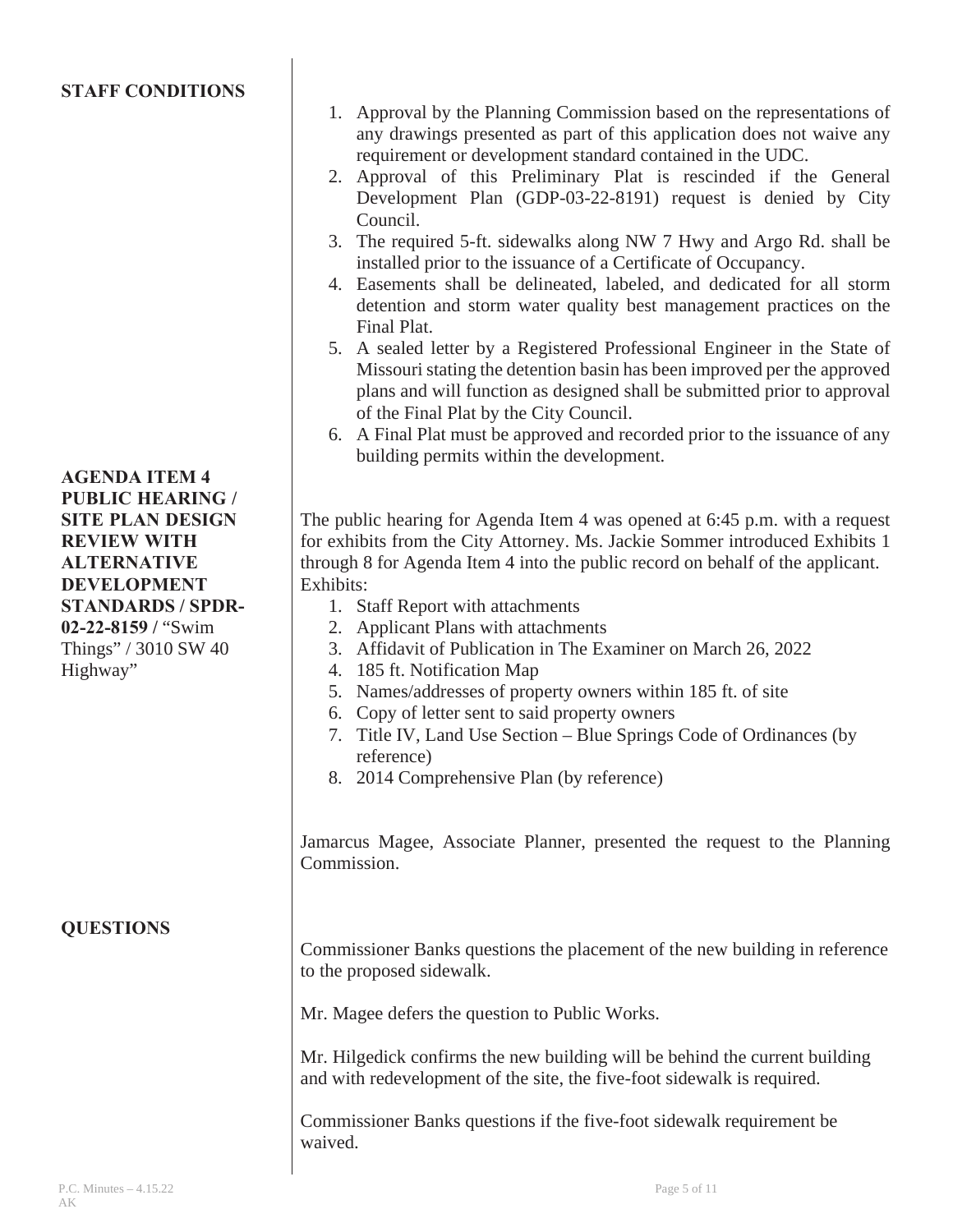|                                     | Mr. Hilgedick states the sidewalk goal is to allow for additional transportation<br>options.                                                                                                                                                                                     |
|-------------------------------------|----------------------------------------------------------------------------------------------------------------------------------------------------------------------------------------------------------------------------------------------------------------------------------|
|                                     | Commissioner Banks comments on the safety concern due to nearby ditches.                                                                                                                                                                                                         |
|                                     | Mr. Hilgedick states the sidewalk will not be as close to the ditches but more<br>near the right-of-way.                                                                                                                                                                         |
|                                     | Commissioner Banks questions how many more years until additional<br>sidewalks are built to connect to the proposed one.                                                                                                                                                         |
|                                     | Mr. Hilgedick states it is hard to say and any new/redevelopment would be<br>held to the same standards.                                                                                                                                                                         |
| <b>APPLICANT</b>                    | Charles Baldwin, Swim Things, 1303 SW Winport Drive, Blue Springs, MO.                                                                                                                                                                                                           |
|                                     | Mr. Baldwin states when they expanded two years ago the sidewalk<br>requirement was waived and due to the terrain of the land does not see who<br>want to even use the proposed sidewalk.                                                                                        |
|                                     | Mr. Baldwin further explains they are just wanting to build a storage<br>warehouse to store pool equipment for their business.                                                                                                                                                   |
|                                     | Commissioner Banks questions if Mr. Baldwin has received sidewalk bids.                                                                                                                                                                                                          |
|                                     | Mr. Baldwin states no.                                                                                                                                                                                                                                                           |
| <b>WITNESSES</b><br><b>IN FAVOR</b> | None.                                                                                                                                                                                                                                                                            |
| <b>WITNESSES</b>                    | Jeremy Pych, 1205 SW Winport Drive, Blue Springs, MO.                                                                                                                                                                                                                            |
| <b>OPPOSED</b>                      | Mr. Pych does not oppose the project as he understands the needs because he<br>has his own business. Mr. Pych states his concern is with the sightline because<br>improvements to the pond recently have made the once rural view now a view<br>of buildings, light and traffic. |
|                                     | Commissioner Banks feels Mr. Pych's pain and calls it growth. She too can<br>see highway and unpleasant sights.                                                                                                                                                                  |
| <b>DISCUSSION</b>                   | Commissioner Honeycutt agrees with Commissioner Banks and feels the<br>sidewalk is not needed. Commissioner Honeycutt questions how to vote to<br>remove the sidewalk requirement.                                                                                               |
|                                     | Mike Mallon, Director, Community Development, defers to Public Works to<br>question the requirement being one of MoDOT's or the City.                                                                                                                                            |
|                                     | Mr. Hilgedick confirms the sidewalk requirement is required by the City.                                                                                                                                                                                                         |
|                                     |                                                                                                                                                                                                                                                                                  |
|                                     | Mr. Mallon states the sidewalk is required due the redevelopment of the site<br>and required by the Code. Mr. Mallon does state the applicant has requested                                                                                                                      |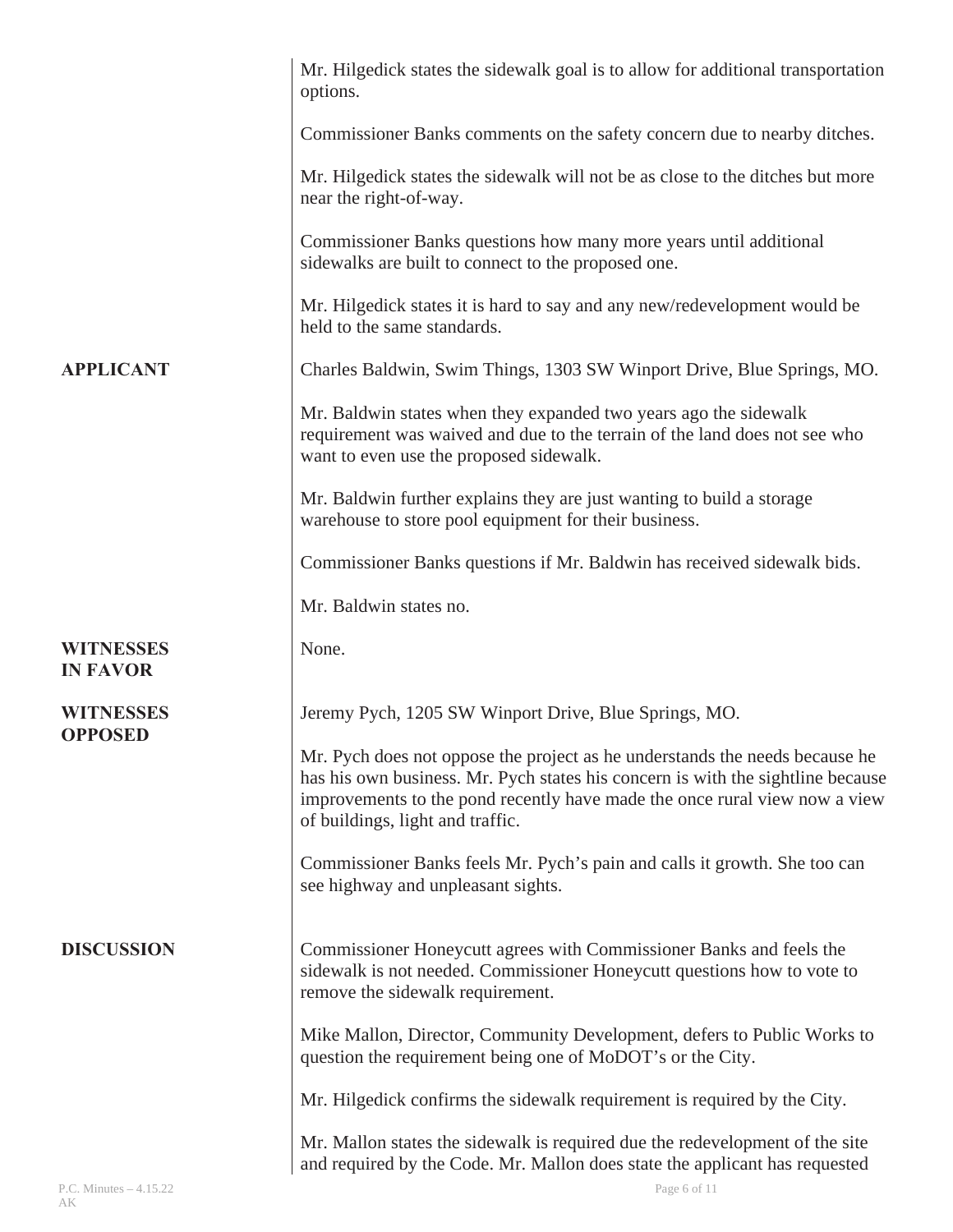|                                                                                                                                                                                               | other alternatives and the Commissioners can vote to remove the sidewalk<br>condition.                                                                                                                                                                                                                                                                               |  |
|-----------------------------------------------------------------------------------------------------------------------------------------------------------------------------------------------|----------------------------------------------------------------------------------------------------------------------------------------------------------------------------------------------------------------------------------------------------------------------------------------------------------------------------------------------------------------------|--|
|                                                                                                                                                                                               | Commissioner Craddolph questions what staff's visions are in reference to<br>sidewalks.                                                                                                                                                                                                                                                                              |  |
|                                                                                                                                                                                               | Mr. Mallon states it is a joint goal with Planning and Public Works to have<br>sidewalk along our roadways. Mr. Mallon further states when redevelopment<br>occurs, street frontage should be brought up to code and that does include<br>sidewalks. New construction has not been the trend of this area and does not<br>render sidewalk installation requirements. |  |
|                                                                                                                                                                                               | Commissioner Honeycutt states he understands Mr. Mallon's statement but<br>has concerns with the safety of the sidewalk and essentially sees it as a<br>sidewalk to nowhere.                                                                                                                                                                                         |  |
|                                                                                                                                                                                               | Commissioner Billups states he recalls approving sidewalks to nowhere in the<br>past and is in favor of this process. Commissioner Billups further questions if<br>the applicant can escrow for the sidewalk installation and have it installed<br>once there is something for it connect to.                                                                        |  |
|                                                                                                                                                                                               | Mr. Mallon states we have done that in the past, but the money sits in an<br>account for an extended amount time and is not used.                                                                                                                                                                                                                                    |  |
|                                                                                                                                                                                               | Commissioner Billups sees the escrow as a viable option instead of striking<br>the sidewalk condition.                                                                                                                                                                                                                                                               |  |
|                                                                                                                                                                                               | Commissioner Banks questions Commissioner Billups on the escrow amount.                                                                                                                                                                                                                                                                                              |  |
|                                                                                                                                                                                               | Commissioner Billups states we would go off current market values.                                                                                                                                                                                                                                                                                                   |  |
|                                                                                                                                                                                               | Commissioner Banks comments on the lack of sidewalks on 40 Highway and<br>no place to walk to except towards 19 <sup>th</sup> Street, where businesses and residents<br>are.                                                                                                                                                                                         |  |
| <b>PUBLIC HEARING</b><br><b>CLOSE</b>                                                                                                                                                         | The public hearing closed at 7:07 p.m.                                                                                                                                                                                                                                                                                                                               |  |
| <b>MOTION</b><br><b>SITE PLAN DESIGN</b><br><b>REVIEW WITH</b><br><b>ALTERNATIVE</b><br><b>DEVELOPMENT</b><br><b>STANDARDS / SPDR-02-</b><br>22-8159 / "Swim Things" /<br>3010 SW 40 Highway" | Commissioner Lynn Banks moved to approve the Site Plan Design Review with<br>Alternative Development Standard / SPDR-02-22-8159 / ""Swim Things" /<br>3010 SW 40 Highway with two staff conditions and striking condition two.                                                                                                                                       |  |
|                                                                                                                                                                                               |                                                                                                                                                                                                                                                                                                                                                                      |  |

Seconded by Commissioner Travis Graham

**SECOND**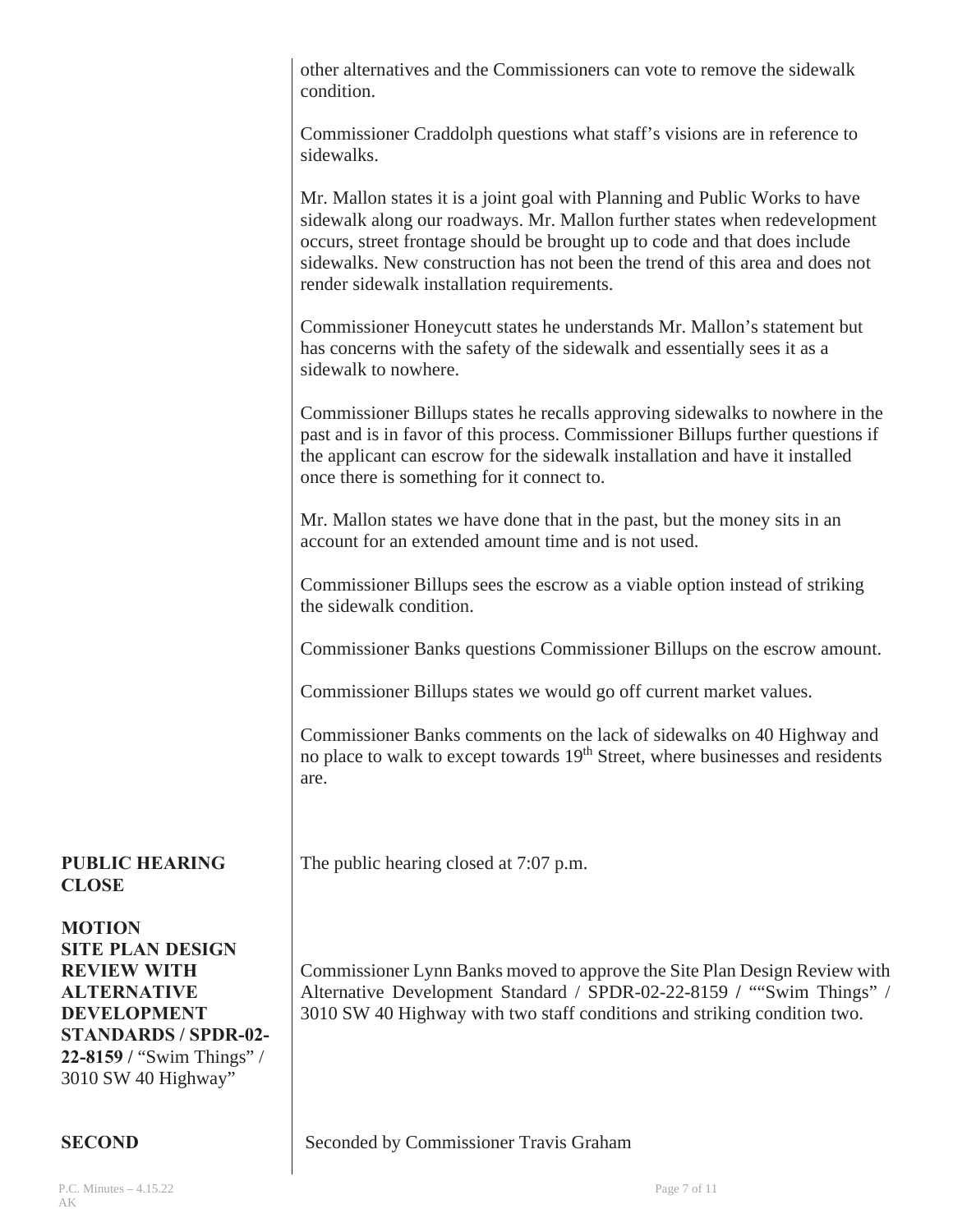| <b>VOTE</b>                                                                                                                             | Byron Craddolph – Nay<br>Lynn Banks - Aye<br>Mitchell Peil - Nay<br>Jacob Honeycutt - Aye<br><b>RECOMMEND APPROVAL</b><br>$(6-Aye, 2-No)$                                                                                                                                                                                                                                                                                                                                                                                                                                                                                                                                                                                                                                                                                                                                                           | $Tom$ Rohr $-Aye$<br>Ken Billups Jr. $-$ Aye<br>Travis Graham - Aye<br>Chad Sanderson, Chair - Aye |
|-----------------------------------------------------------------------------------------------------------------------------------------|-----------------------------------------------------------------------------------------------------------------------------------------------------------------------------------------------------------------------------------------------------------------------------------------------------------------------------------------------------------------------------------------------------------------------------------------------------------------------------------------------------------------------------------------------------------------------------------------------------------------------------------------------------------------------------------------------------------------------------------------------------------------------------------------------------------------------------------------------------------------------------------------------------|----------------------------------------------------------------------------------------------------|
| <b>STAFF CONDITIONS</b>                                                                                                                 | 1. Approval is based on the representations of the drawings presented as<br>part of this application does not waive any requirement or development<br>standard contained in the UDC unless modified by the approval of the<br>following Alternative Development Standards:<br>a. Waive the requirement for any deficiencies in landscaping,<br>buffering, and screening to be brought into compliance.<br>b. Waive the requirement for any deficiencies in paving to be brought<br>into compliance, allowing any existing gravel or unimproved<br>surfaces that are being utilized for parking, unloading/loading,<br>access drives, and exterior storage to remain as is.<br>c. A building permit is required to be approved prior to construction of<br>the new building addition<br>2. A 5-foot-wide sidewalk meeting Americans with Disability Act<br>regulations is required along 40 Highway. |                                                                                                    |
| <b>AGENDA ITEM 5</b><br><b>FINAL PLAT / PF-03-22-</b><br>8181 / "Edgewater at<br>Chapman Farms 2 <sup>nd</sup> Plat" /<br>8800 SW 7 Hwy | Shana Kelly, Associate Planner, presented the request to the Planning<br>Commission.                                                                                                                                                                                                                                                                                                                                                                                                                                                                                                                                                                                                                                                                                                                                                                                                                |                                                                                                    |
| &                                                                                                                                       |                                                                                                                                                                                                                                                                                                                                                                                                                                                                                                                                                                                                                                                                                                                                                                                                                                                                                                     |                                                                                                    |
| <b>AGENDA ITEM 5</b><br><b>FINAL PLAT / PF-03-22-</b><br>8180 / "Edgewater at<br>Chapman Farms 3rd Plat" /<br>8800 SW 7 Hwy             |                                                                                                                                                                                                                                                                                                                                                                                                                                                                                                                                                                                                                                                                                                                                                                                                                                                                                                     |                                                                                                    |
| <b>QUESTIONS</b>                                                                                                                        | None.                                                                                                                                                                                                                                                                                                                                                                                                                                                                                                                                                                                                                                                                                                                                                                                                                                                                                               |                                                                                                    |
| <b>APPLICANT</b>                                                                                                                        | No comment.                                                                                                                                                                                                                                                                                                                                                                                                                                                                                                                                                                                                                                                                                                                                                                                                                                                                                         |                                                                                                    |
| <b>DISCUSSION</b>                                                                                                                       | None.                                                                                                                                                                                                                                                                                                                                                                                                                                                                                                                                                                                                                                                                                                                                                                                                                                                                                               |                                                                                                    |
| P.C. Minutes $-4.15.22$                                                                                                                 |                                                                                                                                                                                                                                                                                                                                                                                                                                                                                                                                                                                                                                                                                                                                                                                                                                                                                                     | Page 8 of 11                                                                                       |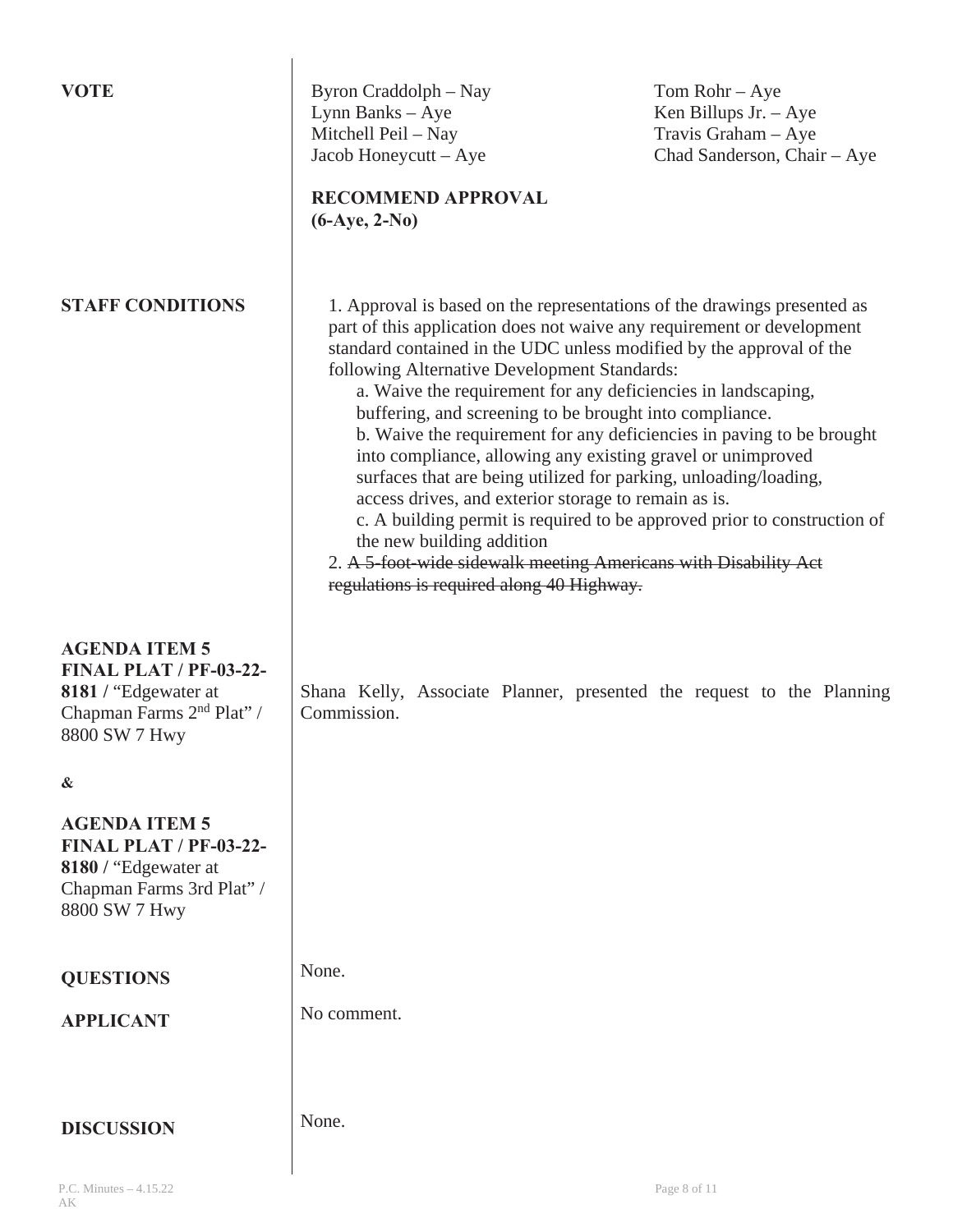| <b>MOTION</b><br><b>FINAL PLAT / PF-03-22-</b><br>8181 / "Edgewater at<br>Chapman Farms 2 <sup>nd</sup> Plat" /<br>8800 SW 7 Hwy | Commissioner Banks moved to approve the Final Plat / PF-03-22-8181 /<br>"Edgewater at Chapman Farms 2 <sup>nd</sup> Plat" / 8800 SW 7 Hwy. with seven staff<br>conditions.                                                                                                                                            |                                                                                                    |
|----------------------------------------------------------------------------------------------------------------------------------|-----------------------------------------------------------------------------------------------------------------------------------------------------------------------------------------------------------------------------------------------------------------------------------------------------------------------|----------------------------------------------------------------------------------------------------|
| <b>SECOND</b>                                                                                                                    | Seconded by Commissioner Craddolph.                                                                                                                                                                                                                                                                                   |                                                                                                    |
| <b>VOTE</b>                                                                                                                      | Byron Craddolph – Aye<br>Lynn Banks - Aye<br>Mitchell Peil - Aye<br>Jacob Honeycutt - Aye<br><b>RECOMMEND APPROVAL</b><br>$(8-Aye, 0-No)$<br>To be heard by City Council, Monday, April 18, 2022.                                                                                                                     | $Tom$ Rohr $-Aye$<br>Ken Billups Jr. $-$ Aye<br>Travis Graham - Aye<br>Chad Sanderson, Chair - Aye |
| <b>MOTION</b><br><b>FINAL PLAT / PF-03-22-</b><br>8180 / "Edgewater at<br>Chapman Farms 3rd Plat" /<br>8800 SW 7 Hwy             | Commissioner Banks moved to approve the Final Plat / PF-03-22-8180 /<br>"Edgewater at Chapman Farms 3rd Plat" / 8800 SW 7 Hwy. with seven staff<br>conditions.                                                                                                                                                        |                                                                                                    |
| <b>SECOND</b>                                                                                                                    | Seconded by Commissioner Craddolph.                                                                                                                                                                                                                                                                                   |                                                                                                    |
| <b>VOTE</b>                                                                                                                      | Byron Craddolph – Aye<br>Lynn Banks - Aye<br>Mitchell Peil - Aye<br>Jacob Honeycutt - Aye<br><b>RECOMMEND APPROVAL</b><br>$(8-Aye, 0-No)$<br>To be heard by City Council, Monday, April 18, 2022.                                                                                                                     | $Tom$ Rohr $-Aye$<br>Ken Billups Jr. $-$ Aye<br>Travis Graham - Aye<br>Chad Sanderson, Chair - Aye |
| <b>OTHER BUSINESS</b>                                                                                                            | 2021 Annual Report presented by Adair Bright, Associate Planner.<br>March 2022 Community Development Report presented by Matt Wright,<br>Assistant Director, Community Development.<br>Presentation to Lynn Banks by Mike Mall and Matt Wright thanking her for<br>her voluntary service to the Planning Commissions. |                                                                                                    |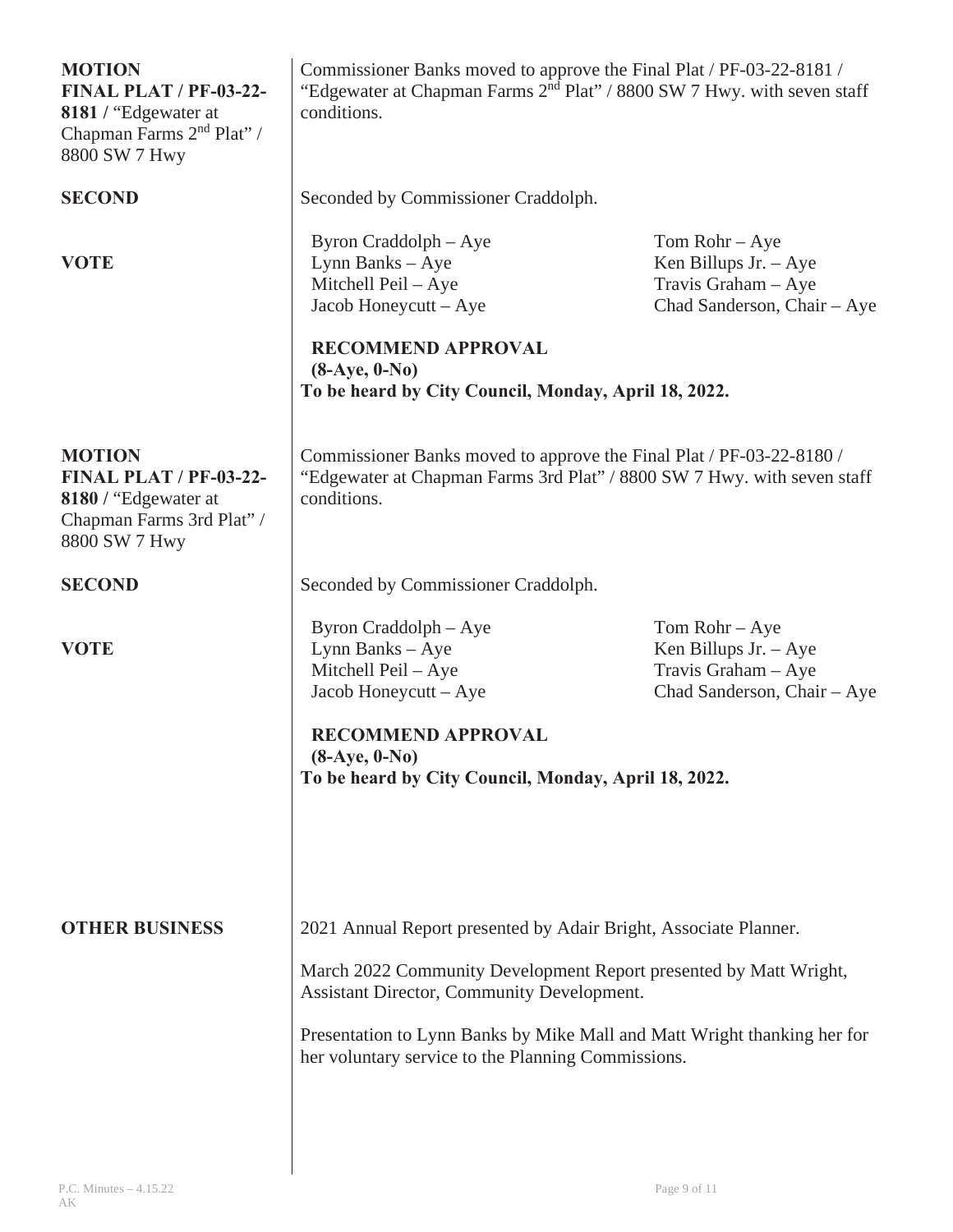Chairperson Sanderson presented Planning Commissioner Lynn Banks with a plaque for her leadership and commitment to the City of Blue Springs Planning Commission from May 2008 to April 2022.



#### **MEETING ADJOURN**

With no further discussion, a motion was made by Commissioner Honeycutt and seconded by Commissioner Rohr and the meeting adjourned at 7:26 p.m.